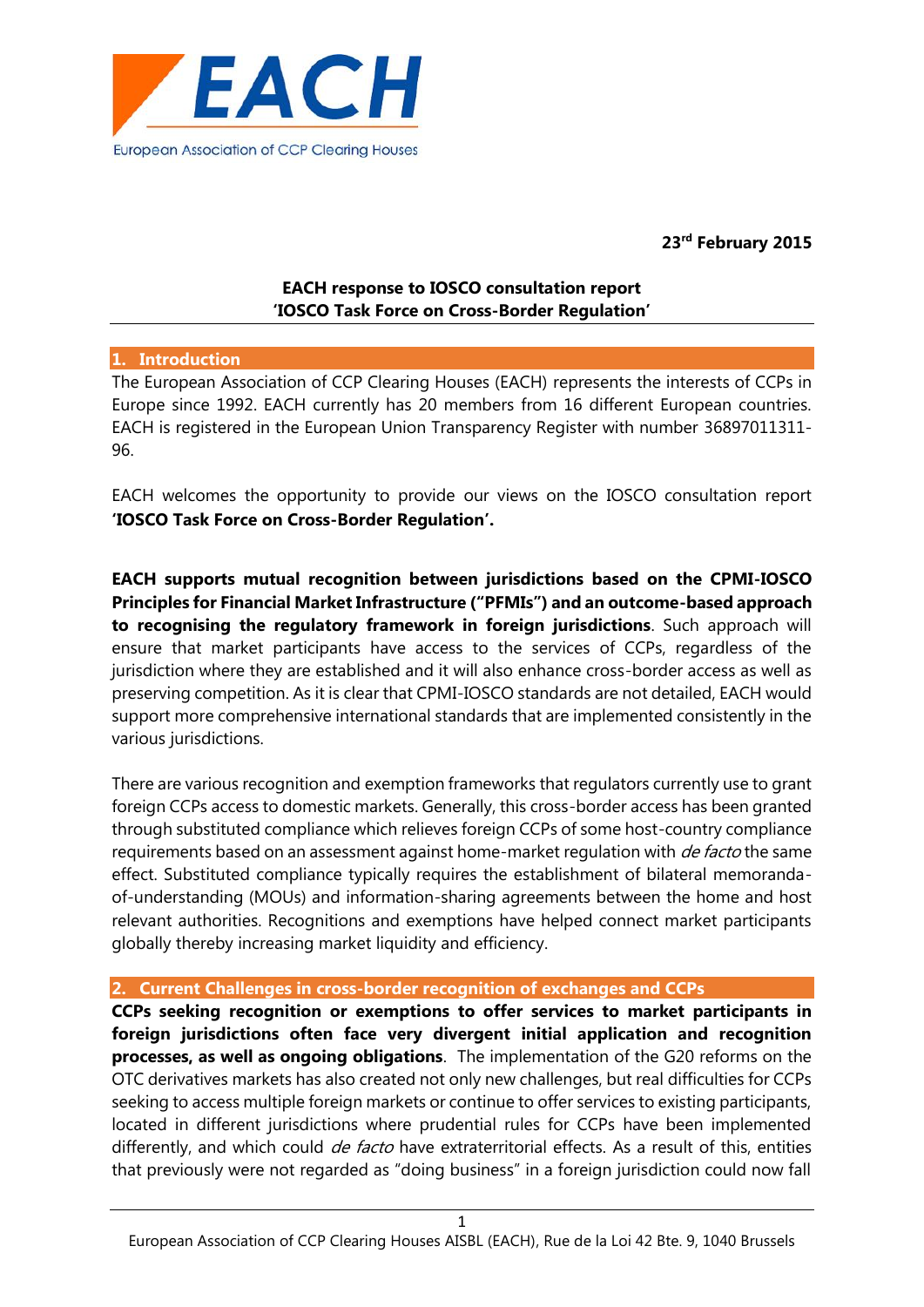under that jurisdiction's regulatory regime and may have to comply with their standards in addition to their respective standards in their home jurisdiction. The negative impacts of this approach have been well-articulated by a number of significant financial market stakeholders.<sup>1</sup> This additional compliance implies that CCPs that desire to operate in several jurisdictions now have to be found "compliant" not just with one global standard but numerous rules from different jurisdictions.

Cross-border recognitions have been tied to other aspects of regulation such as bank capital rules under Basel III or the definition of products under other market regulations, which have become increasingly important in the wake of the G20 reforms. Delays and complexity around cross-border recognition create uncertainty for markets and all market participants including commercial end users that depend on derivatives markets to effectively manage price risk.

#### **3. CCP examples**

### **Recognition and equivalence**

CCPs from jurisdictions around the world are also facing pressing challenges relating to recognition and equivalence while reciprocity needs to be ensured.Under the new Basel III rules, CCPs need to obtain QCCP status in order to offer favourable capital treatment to clearing members and clients for their exposure to CCPs and remain viable from a bank capital perspective. EACH members acknowledge and welcome the significant contribution that the European Market Infrastructure Regulation (EMIR) has made to increase the stability in derivatives markets. We however note that the delays in the EMIR equivalence and recognition process cast some doubt about the potential to fully enjoy the benefits of the EMIR, as the capital treatment of a QCCP under the EU rules is tied to recognition of non-EU CCPs under EMIR.

It should also be noted that the Basel document 'Capital requirements for bank exposures to central counterparties<sup> $2$ </sup> contains a very clear statement regarding the approach of national regulators to determining a QCCP status i.e. they should do it according to the national rules consistent with the PFMI regulation (See Annex 4, section I,A).

Concerns about the criteria for recognition have been raised in the EU and U.S., as well as in other jurisdictions of Asia pacific, where in some cases CCPs are encountering opaque application and/or recognition criteria in other regions as well, including the Asia-Pacific. It is proving difficult for many CCPs, including those from both mature and emerging markets, to comply with multiple sets of standards in order to access foreign markets or retain existing clients.

#### **Collateral segregation rules**

A related challenge for CCPs is that collateral segregation rules may be incompatible between jurisdictions due to differences in local bankruptcy laws. This incompatibility requires the pragmatic use of targeted exemptions for clearing members to provide different collateral protection options under different regimes. Additionally, although the CFTC in the US provides

<sup>1</sup> For example, see GFMA, AFME, ASIFMA, SIFMA letter to IOSCO dated 13 March 2014 Re: Recommendations on Foundational Principles for Global Coordination in Cross-Border Regulation.

<sup>2</sup> http://www.bis.org/publ/bcbs282.htm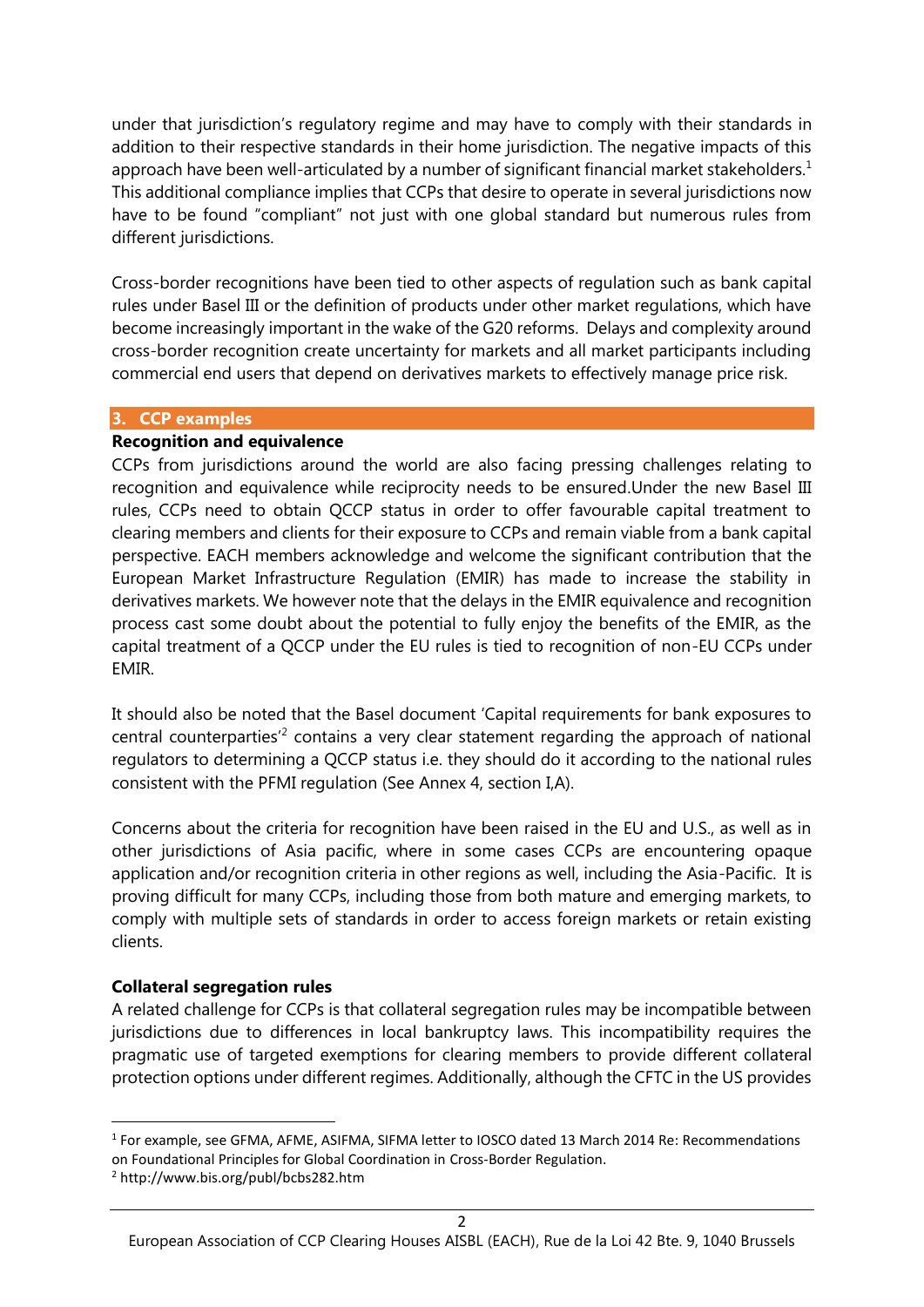clear rules for foreign CCPs clearing foreign futures markets for US customers, to date, they have relied on individual No-Action relief rather than creating a comprehensive framework for recognising foreign CCPs for clearing swaps.

### **Margin standards**

Although margin standards for cleared CCP derivatives under EMIR and comparable legislation in other jurisdictions, such as the US Dodd-Frank or the Russian Regulation for CCPs (CBR Regulation 2919) are consistent with the PFMIs, they are not identical. Prudential rules, i.e. provisions on margin standards in different jurisdictions may not satisfy an equivalence test if judged on a line-by-line basis. Thus, it is important to take a holistic, outcomes-based approach to assessing equivalence of margin standards to avoid a weaker margin coverage for the CCP from clearing participants and end customers. This could result in margin arbitrage for identical products offered by systemically important CCPs which offer cross border services and potentially result in a flow of business currently cleared in the EU (but also European countries implementing prudential requirements for CCPs identical to EMIR) to other jurisdictions.

The net result of a lack of harmonised international margin requirements will be to encourage the precise type of margin arbitrage that prudent regulators and clearing house operators have long and appropriately avoided.

## **Trade reporting**

The requirements on trade reporting for CCPs are not consistent between EMIR, Dodd- Frank/CFTC and other jurisdictions. EMIR requires all derivatives contracts (i.e. listed and OTC) to be sent to trade repositories, while the scope of the reporting provisions in Dodd-Frank and in the legislation in some other jurisdictions is limited to OTC derivatives contracts only.

## **4. Uncertainty**

**The challenges described above generate uncertainty for market infrastructure and market participants possibly leading to a decrease in efficiency**:

- Delays in recognition have created uncertainty of market participants and have already lead to regulatory arbitrage in certain cases.
- A lack of cross-border market access influences decisions of market participants. Liquidity is constrained and investors and end users may have to alter their investment or risk management activity.
- Although international standards such as the PFMI have set a base-line for regulatory requirements, different jurisdictions have gone further to apply additional standards. If every jurisdiction applies its additional standards beyond the PFMIs as conditions to recognition, it will lead to the implementation of excessively complex and costly regulatory requirements around the world for markets and market participants.

## **5. Conclusion**

The quasi extra-territorial approach applied in some jurisdictions may have negative impact on foreign CCPs' ability to conduct business in such jurisdictions.